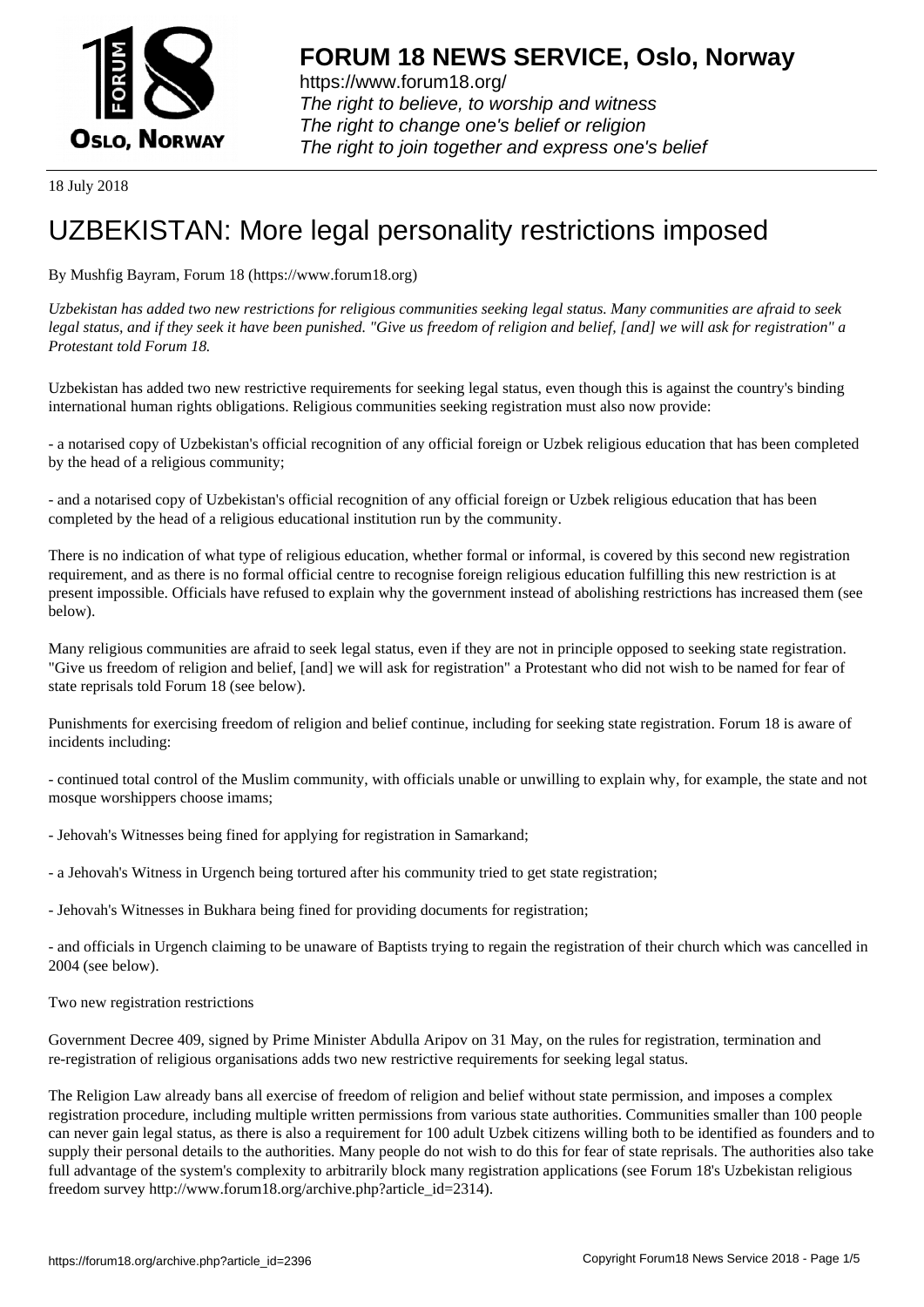as religious communities seeking registration must also now provide:

- a notarised copy of Uzbekistan's official recognition of any official foreign or Uzbek religious education that has been completed by the head of a religious community;

- and a notarised copy of Uzbekistan's official recognition of any official foreign or Uzbek religious education that has been completed by the head of a religious educational institution run by the community.

There is no indication of what type of religious education, whether formal or informal, is covered by this second new registration requirement. The Religion Law also is imprecise about what the term religious education covers. At present, there is no formal official centre to recognise foreign religious education, so fulfilling this new restriction is at present impossible. It is unknown when the government will establish such a centre, and it is also unknown how long such recognition will take.

International human rights law allows anyone to meet to exercise freedom of religion and belief without state permission, as well as to offer religious education if they wish. If communities wish to seek registration "access to legal personality for religious or belief communities should", under international law, "be quick, transparent, fair, inclusive and non-discriminatory" (see the Organisation for Security and Co-operation in Europe (OSCE)/Venice Commission Guidelines on the Legal Personality of Religious or Belief Communities (see http://www.osce.org/odihr/139046). Uzbekistan is an OSCE participating State.

## Why more restrictions?

Jasur Akramov, the Chair from April of the Religious Affairs Committee, has evaded answering Forum 18's questions about why the state demands people must ask for permission to exercise their freedom of religion and belief, and why the government instead of abolishing restrictions has increased them. Officials who would not give their names who answered Akramov's phone between 16 and 17 July refused to put Forum 18 through to Akramov or other officials, claiming they are all in meetings. Asked why officials are all day never available, an official claimed that "we are a very busy organisation".

The Religious Affairs Committee's main role is to stop people exercising their freedom of religion and belief (see Forum 18's Uzbekistan religious freedom survey http://www.forum18.org/archive.php?article\_id=2314).

Farkhod Khaitov, the regional Justice Department's official responsible for registering religious organisations the south-western Samarkand [Samarqand] Region, told Forum 18 on 16 July that the changes mean that organisations will pay a lower registration fee. However, he did not know when the government would establish the promised new centre to recognise foreign religious educational qualifications, or how long such recognition would take.

Khaitov would not explain why the state demands people must ask for permission to exercise their freedom of religion and belief, claiming that "we are not competent to answer this". He also refused to explain why the authorities punish those who ask for registration, claiming that "I cannot comment on the actions of executive authorities or mahalla committees as we are not under the same jurisdiction".

Khaitov stated that the regional Justice Department's role was to "verify the documents and within one month give a positive or negative response", although he did not explain why replies often take longer. He also stated that one reason for refusals was unexplained "discrepancies in the documents" (see Forum 18's Uzbekistan religious freedom survey http://www.forum18.org/archive.php?article\_id=2314).

"Give us freedom of religion and belief, [and] we will ask for registration"

Many religious communities are afraid to seek legal status, even if they are not in principle opposed to seeking state registration. Speaking to a variety of religious communities from a number of faiths, a typical comment came on 16 July from a Protestant who did not wish to be named for fear of state reprisals: "Though the authorities slowed down attacks against religious communities since [President Islam] Karimov's time, we will not ask for registration".

Some other religious communities do not think that there have been positive changes. One community told Forum 18 on 16 July that "there have been no changes or positive developments in our treatment by the authorities. They keep refusing registration and punishing people for exercising their freedom of religion and belief." Problems still experienced include "discrimination, humiliation, insults, violence, raids, detentions, fines, and imprisonments", even if communities are registered.

The Protestant explained that, even though they think there has been some change, "registration means state interference in our activity and possible punishments" (see Forum 18's Uzbekistan religious freedom survey http://www.forum18.org/archive.php?article\_id=2314).

Even religious communities which have state registration, and which claim not to face major problems, did not wish to be named for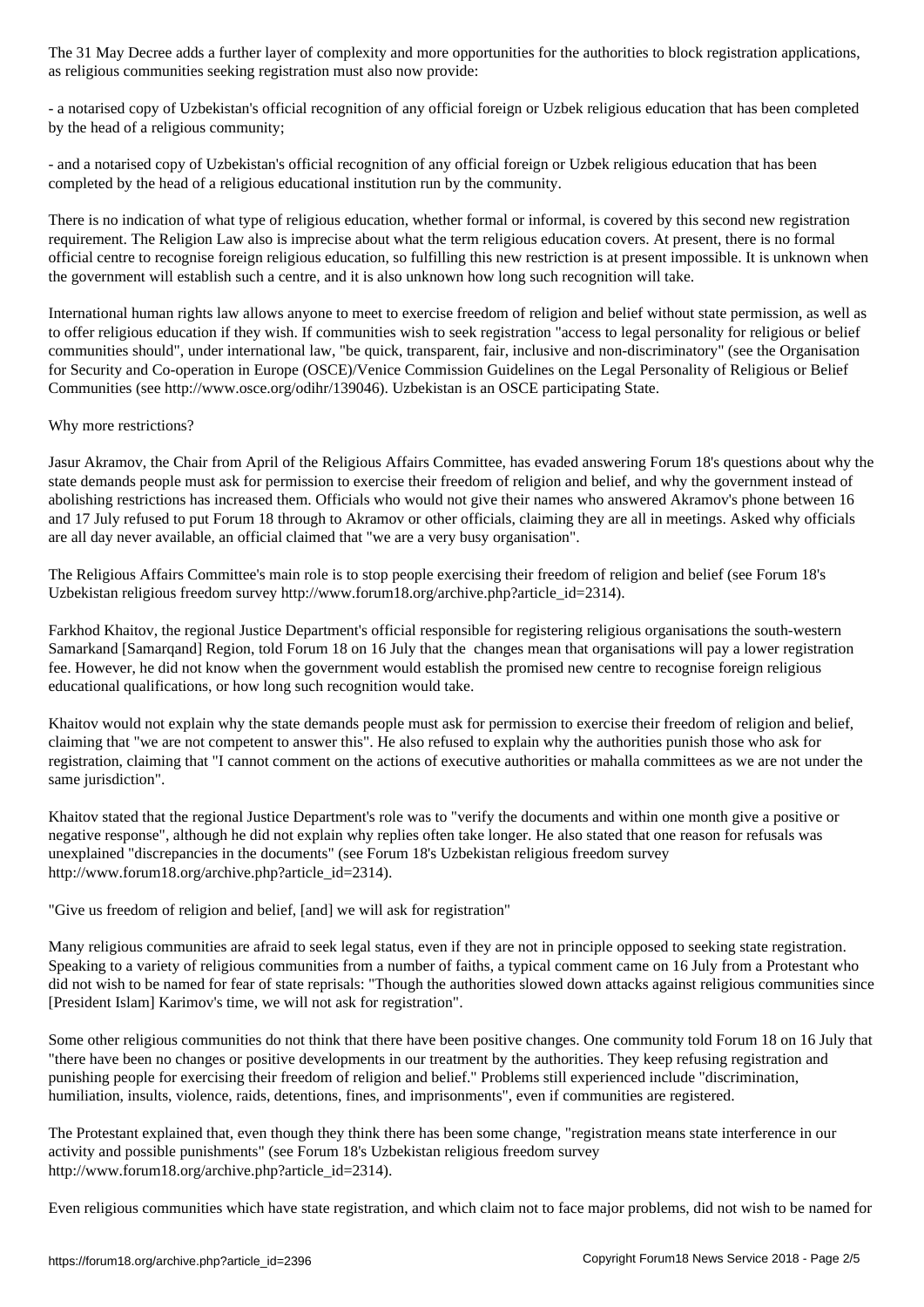instrument of local state control of society – with the large number of documents they demand as one major registration obstacle. A common problem was refusal to register local communities' addresses, which blocks obtaining the many certificates necessary from other state authorities (see Forum 18's Uzbekistan religious freedom survey http://www.forum18.org/archive.php?article\_id=2314).

Mahalla committees are also used to impose state control on all Islamic religious communities, which unlike other religious communities is totally controlled by the government (see Forum 18's Uzbekistan religious freedom survey http://www.forum18.org/archive.php?article\_id=2314).

Samarkand's Gulistan mahalla committee Chair Abdurakhmon Kodyrov told Forum 18 on 13 July that the local mosque "was permitted by the local administration", and the imam was appointed by the state-controlled Spiritual Administration of Muslims in Tashkent. Asked why the state and not mosque worshippers choose the imam, mahalla Chair Kadyrov replied: "Imams must be educated in institutes chosen by the Spiritual Administration of Muslims, and must be appointed by them". Asked why this was so, he could not answer.

The Protestant added that "we will wait and see. If the authorities give us freedom of religion and belief, we will ask for registration."

Ongoing punishments for exercising freedom of religion and belief

Punishments for exercising freedom of religion and belief continue. For example, on 24 May a court in the southern city of Karshi [Qarshi] punished four members of a Baptist congregation for meeting for worship without state permission. One Baptist was jailed for five days after pointing out that he and his fellow Baptists did not break the Constitution or international human rights law, and the other three were fined several days' average wages. The Judge illegally did not specify exactly what part of the law the Baptists had broken, and told one Baptist: "Do your prayers at home. It is against the law of our state to meet for worship without state registration" (see F18News 21 June 2018 http://www.forum18.org/archive.php?article\_id=2388).

Jehovah's Witnesses who wished to remain anonymous for fear of state reprisals told Forum 18 on 16 July that since January there have been about 16 raids and detentions for questioning in police stations. The latest case is in Parkent District in Tashkent Region against a married couple, Yevgeni Kupayev and Natalya Kupayeva, who face criminal charges explicitly referring to their community's lack of state registration (see F18News 20 July 2018 http://www.forum18.org/archive.php?article\_id=2397).

The Kupayevs face charges under Criminal Code Article 216-1 ("Inducement to participate in the activity of illegal public associations, religious organisations, movements, or sects"). This carries penalties of between a fine of 25 times the monthly minimum wage and three years' imprisonment (see Forum 18's Uzbekistan religious freedom survey http://www.forum18.org/archive.php?article\_id=2314).

The Kupayevs were among a group of nine Jehovah's Witnesses who were in January fined 10 times the minimum monthly wage each for distributing religious literature on a street (see F18News 6 April 2018 http://www.forum18.org/archive.php?article\_id=2367).

Fined for applying for registration

In the south-western city of Samarkand [Samarqand], Jamshed Umarov and other Jehovah's Witnesses on 3 April asked Gulistan mahalla committee about applying for registration. Mahalla committee Chair Kodyrov called the police, who confiscated Umarov's mobile phone and a tablet device, Jehovah's Witnesses told Forum 18.

Kodyrov claimed to Forum 18 on 13 July that "we did not call the police but they just visited us". Asked what the purpose of the visit was, he claimed that "they happened to be in the mahalla and decided to visit us". Asked why he did not ask the police to allow the registration process to continue, he claimed that "I cannot tell them anything. They have their own orders". Kodyrov did not answer when asked why the authorities punished Jehovah's Witnesses for asking for registration.

Police found Jehovah's Witnesses publications on the devices they had confiscated, and brought a case to Samarkand Administrative Court. Judge Zafar Karimov of the Samarkand Court on 25 April fined Umarov 344,480 Soms, or twice the minimum monthly wage, under Administrative Code Article 184-2 ("Illegal production, storage, or import into Uzbekistan, with the intent to distribute or actual distribution, of religious materials by physical persons").

Judge Karimov told Forum 18 on 12 July that he fined Umarov as "religious materials were found on his phone and tablet". Asked how religious communities could be expected to apply for registration if this was what happened, Judge Karimov replied "I do not know the exact procedures for the registration process".

Asked why the authorities demand state registration for all exercise of freedom of religion and belief, and then punish those who try to register, Judge Karimov replied that "if Umarov is not happy he can appeal against my decision".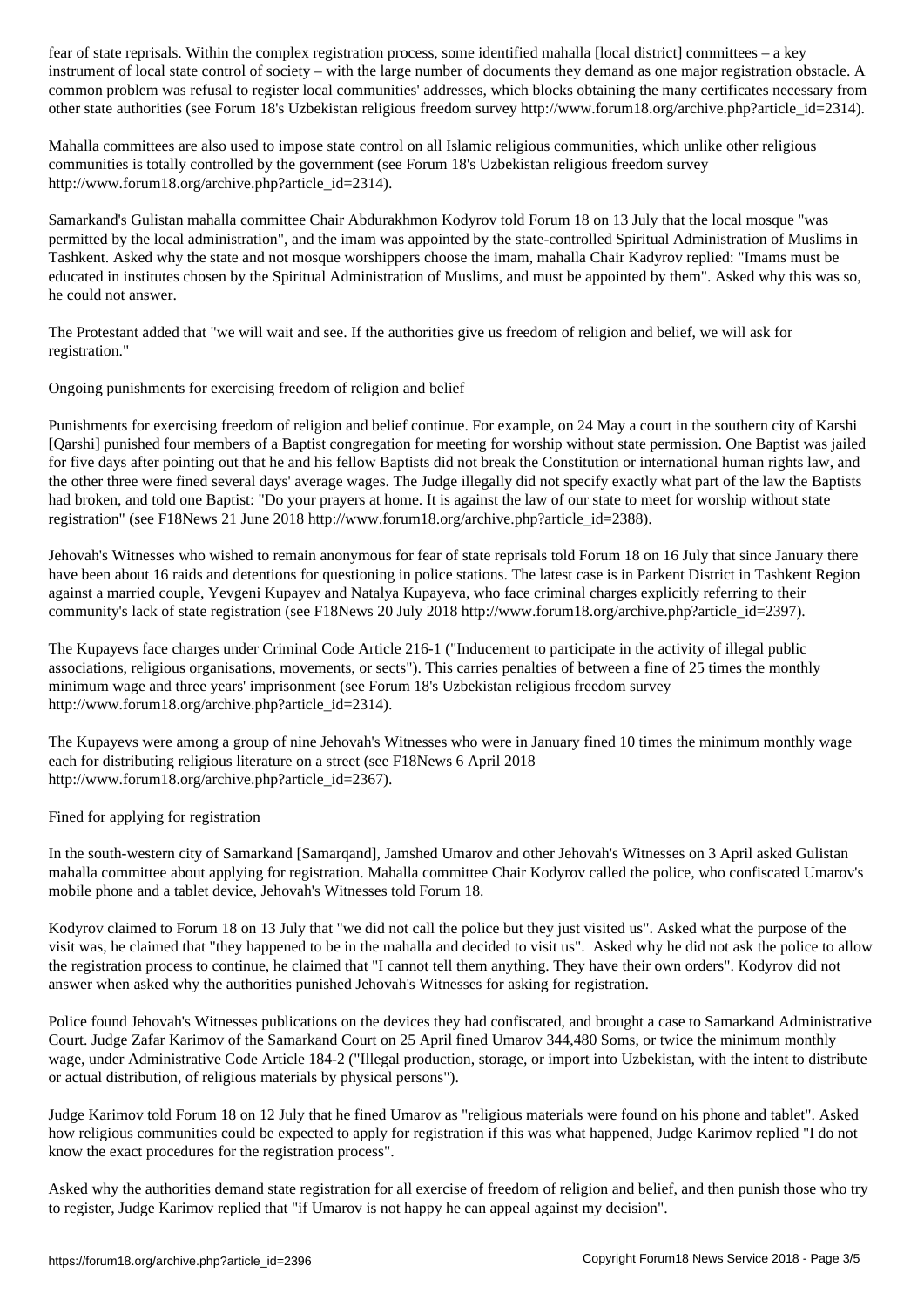To the contract for  $\alpha$ 

After the Jehovah's Witness community in Urgench [Urganch] in the north-western Khorezm Region tried to get state registration, police in October 2017 tortured Anvar Tajiyev and made death threats against him. Jehovah's Witnesses think this was a reprisal for the registration attempts. Hospitals were afraid to treat Tajiyev, who lost hearing in one ear and still suffers headaches. Many complaints to the President, national and local Prosecutor's Offices have led to no arrests or prosecutions despite this being a requirement of Uzbekistan's international human rights obligations require (see F18News 1 May 2018 http://www.forum18.org/archive.php?article\_id=2374).

Fined for providing documents for registration

When Jehovah's Witnesses in Bukhara [Bukhoro] in south-western Uzbekistan prepared and presented documents for a registration application, on 13 April police at the request of Khakim Sulaymanov, Chair of the Alisher Navoi mahalla committee, confiscated the documents.

"Police used an excuse that such document packages can only be handed to government officials", Jehovah's Witnesses stated. On 11 June Judge Jamol Sharipov of Bukhara Regional Administrative Court fined Fazliddin Tukhtaev 5,167,200 Soms, or 30 times the minimum monthly wage, under Administrative Code Article 184-2 ("Illegal production, storage, or import into Uzbekistan, with the intent to distribute or actual distribution, of religious materials by physical persons").

Judge Sharipov on 12 April claimed that Jehovah's Witnesses "did not do registration in the right order. The right way is for their organisation in Chirchik to ask Bukhara Administration to register their branch in Bukhara". Asked why he did not explain this to the Jehovah's Witnesses he claimed that "by presenting their religious materials to the mahalla committee they violated the Religion Law. This is defined as illegal distribution of religious materials."

Asked where whether the Bukhara authorities will register Jehovah's Witnesses if their Chirchik community requests registration, Judge Sharipov replied that "I do not know. I cannot speak for them".

Officials have allowed only one Jehovah's Witness community in the whole country – in the town of Chirchik in Tashkent Region – to have the state registration which officials insist is required before people can exercise their right to freedom of religion or belief. Officials in Fergana [Farghona] in 2006 cancelled the registration of the other Jehovah's Witness community which existed (see F18News 5 September 2006 http://www.forum18.org/Archive.php?article\_id=837).

Jonibek Tilavov, Bukhara Regional Justice Department's official responsible for registration of religious organisations, refused to tell Forum 18 on 16 July why Tukhtayev was fined for asking for registration, and why registration to exercise freedom of religion and belief is compulsory. He then put the phone down.

How to regain registration?

The officially registered Baptist Union of Uzbekistan is trying to regain registration for its affiliate church in Urgench, whose registration from 1999 was cancelled in 2004 (see F18News 7 July 2004 http://www.forum18.org/archive.php?article\_id=356). "We continued meeting for worship privately under constant fear of possible punishments, but we now want to re-open the Church for public worship", Baptists who asked not to be named for fear of state reprisals told Forum 18 on 13 July.

Baptists from the Baptist Union in Tashkent in mid-July visited the regional Justice Department, "but were not given a 'Yes' or 'No' answer".

Aybek Masharipov, head of Khorezm Regional Justice Department, on 14 June claimed to Forum 18 that "I am not aware of the Baptists' registration issue". When Forum 18 pointed out that Baptists had recently visited his Department he put the phone down. The official who answered his phone when called back, who would not give his name, claimed that Masharipov is busy and that he "cannot say anything on this issue."

Called once again on 16 July, Masharipov denied to Forum 18 he knew of the Baptists' visit and claimed that "I was not told that the Baptists visited the Department". He then refused to talk more. (END)

For more background, see Forum 18's Uzbekistan religious freedom survey at http://www.forum18.org/Archive.php?article\_id=2314.

Full reports on freedom of thought, conscience and belief in Uzbekistan can be found at http://www.forum18.org/Archive.php?query=&religion=all&country=33.

For a personal commentary by a Muslim scholar, advocating freedom of religion and belief for all as the best antidote to Islamic